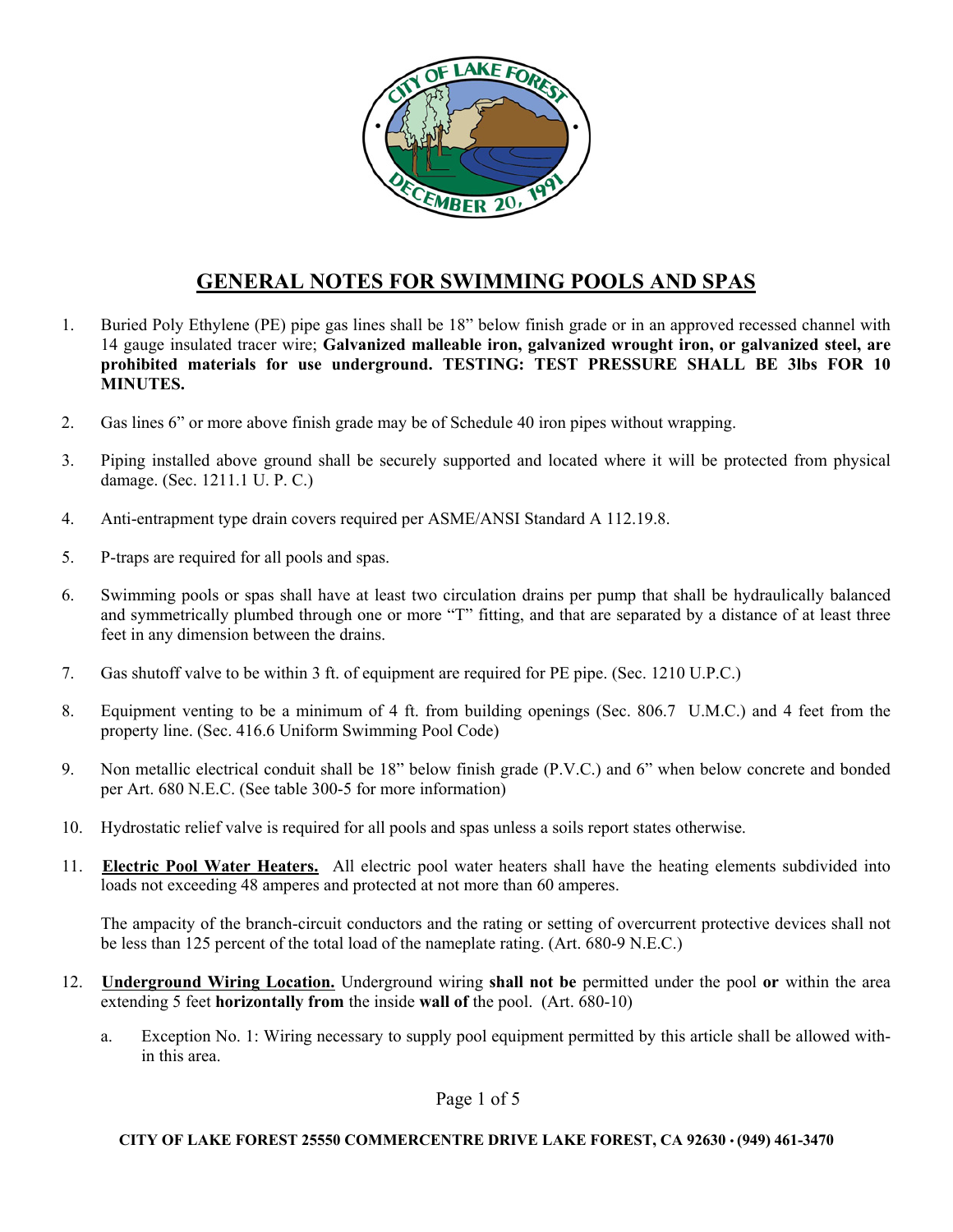b. Exception No. 2: Where space limitations prevent wiring from being muted 5 feet or more from the pool such wiring shall be permitted where installed in rigid metal conduit, intermediate metal conduit or a nonmetallic raceway system. All metal conduits shall be corrosion-resistant and suitable for the location. The minimum burial depth shall be as follows:

| <b>Wiring Method</b>                                                                | <b>Minimum Burial (Inches)</b> |
|-------------------------------------------------------------------------------------|--------------------------------|
| Rigid Metal Conduit                                                                 |                                |
| Intermediate Metal Conduit                                                          |                                |
| Rigid Nonmetallic Conduit Approved for Direct<br>Burial without Concrete Encasement | 18                             |
| Other Approved Raceways*                                                            |                                |

- 13. Underwater lighting fixtures shall be per Article 680-20 N.E.C.
- 14. Fencing shall be a minimum of 5 feet high with 4 inches maximum between vertical members, and 2 inches maximum between horizontal members. Bottom of fence to be within 2 inches of firm soil or 4 inches to pavement. A self-closing and self-latching gate, swinging away from the pool, with the latch at a minimum of 5 feet above grade. A 48" vertical non climbable portion in fence is required.
- 15. Pool and spa lights to be G.F.I. protected.
- 16. A convenience outlet shall be provided no closer than 10' and no more than 20 feet from water's edge and shall be G.F.I. protected (Per Nec 680-6).
- 17. Hose bibs must have anti siphon.
- 18. Paint all exposed ABS and PVC with a water base synthetic Lucite paint unless piping is labeled UV resistant.
- 19. Handrail is required for two or more steps leading to a slide. If over 30" in height then guardrails are required. If there is a permanent barrier, then this requirement can be omitted at the inspector's discretion.
- 20. Swimming pool heating system must contain the following measures mandated by the State Energy Regulations:
	- a. Heater on-off switch mounted on the outside of the heater for easy access to allow shutting off the operation of the heater without adjusting the thermostat setting and to allow restarting without relighting the pilot light.
	- b. A permanent weatherproof plate or card, easily readable, giving instructions for the energy efficient operation of the swimming pool for the proper care of swimming pool when a swimming pool cover is used.
	- c. A length of plumbing (36 inches minimum) between the filter and the fossil fuel heater to allow for the future addition of solar heating equipment.
	- d. Any fossil-fueled swimming pool heater shall have a thermal efficiency of at least 75 percent and shall be so identified on the plans and the heater.
	- e. Outdoor pools equipped with a fossil fuel or electric heater shall also be equipped with a pool cover.
	- f. Time clock shall be Installed on pool circulation pump.
	- g. Swimming pool shall be equipped with directional inlet which provides for adequate mixing of the pool water.
- 21. All exposed metals measuring over 4 inches in dimension within 5 feet horizontally and 12 feet above the pool/spa shall be bonded together.

Page 2 of 5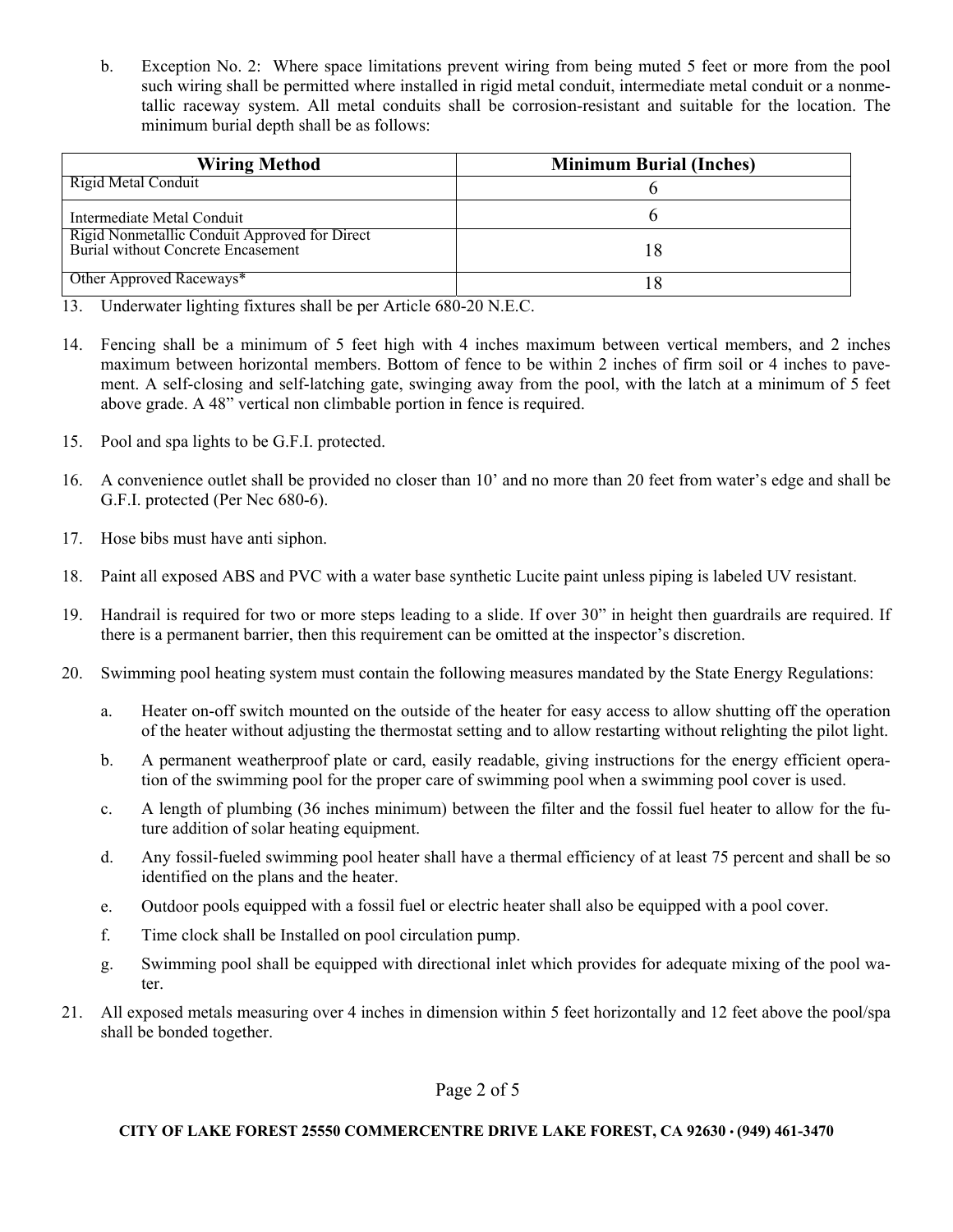- 22. Protective Barriers required for equipment in garage (Sec. 508).
- 23. Minimum of 18 inches above floor level is required for equipment located in the garage which generates a glow, spark or flame (Sec. 508).
- 24. If equipment is installed within garage and has a separate approved compartment, air shall be taken from and discharged to the exterior of the garage.
- 25. A special inspector certified by the City of Lake Forest shall be present during the placement of all gunite.
- 26. At least two of the following safety features listed below must be incorporated into your plans:
	- a. The pool shall be isolated from access to the home by an enclosure that meets the requirements of California Health & Safety Code Section 115923.
	- b. The residence shall be equipped with exit alarms on those doors providing direct access to the pool.
	- c. All doors providing direct access from the home to the swimming pool shall be equipped with a self-closing, self-latching device with a release mechanism placed no lower than 60 inches above the ground.
	- d. The pool shall incorporate removable mesh pool fencing that meets American Society for Testing and Materials (ASTM) Specifications F 2286 standards in conjunction with a gate that is self-closing and self-latching and can accommodate a key lockable device.
	- e. The pool shall be equipped with an approved safety pool cover that meets all requirements of the ASTM Specifications F 1346.
	- f. Swimming pool alarms that, when placed in pools, will sound upon detection of accidental or unauthorized entrance into the water. These pool alarms shall meet and be independently certified to the ASTM Standard F 2208."Standards Specification for Pool Alarms" which includes surface motion, pressure, sonar, laser, and infrared type alarms. For purposes of this article, "swimming pool alarms" shall not include a swimming protection alarm devices designed for individual use, such as an alarm attached to a child that sounds when the child exceeds a certain distance or becomes submerged in water.
	- g. Other means of protection, if the degree of protection afforded is equal to or greater than the afforded by any of the devices set forth above, and have been independently verified by an approved testing laboratory as meeting standards for those devices established by the ASTM or the American Society of Mechanical Engineers (ASME).

**Note:** Prior to the issuance of any final approval for the completion of permitted construction or remodeling work, the local building code official shall inspect the drowning safety prevention devices required by this act and if no violations are found, shall give final approval.

27. Place the following stormwater pollution notes on the plans:

## **Stormwater Pollution Prevention Notes:**

Stormwater pollution prevention devices and practices shall be installed and/or instituted as necessary to ensure compliance to the City of Lake Forest Water Quality standards contained in Chapter 3. Water, of Division 8 of Title 6 of the Lake Forest Municipal Code and any Erosion Control Plan associated with this project. All such devices and practices shall be maintained, inspected and/or monitored to ensure adequacy and proper function throughout the duration of the construction project.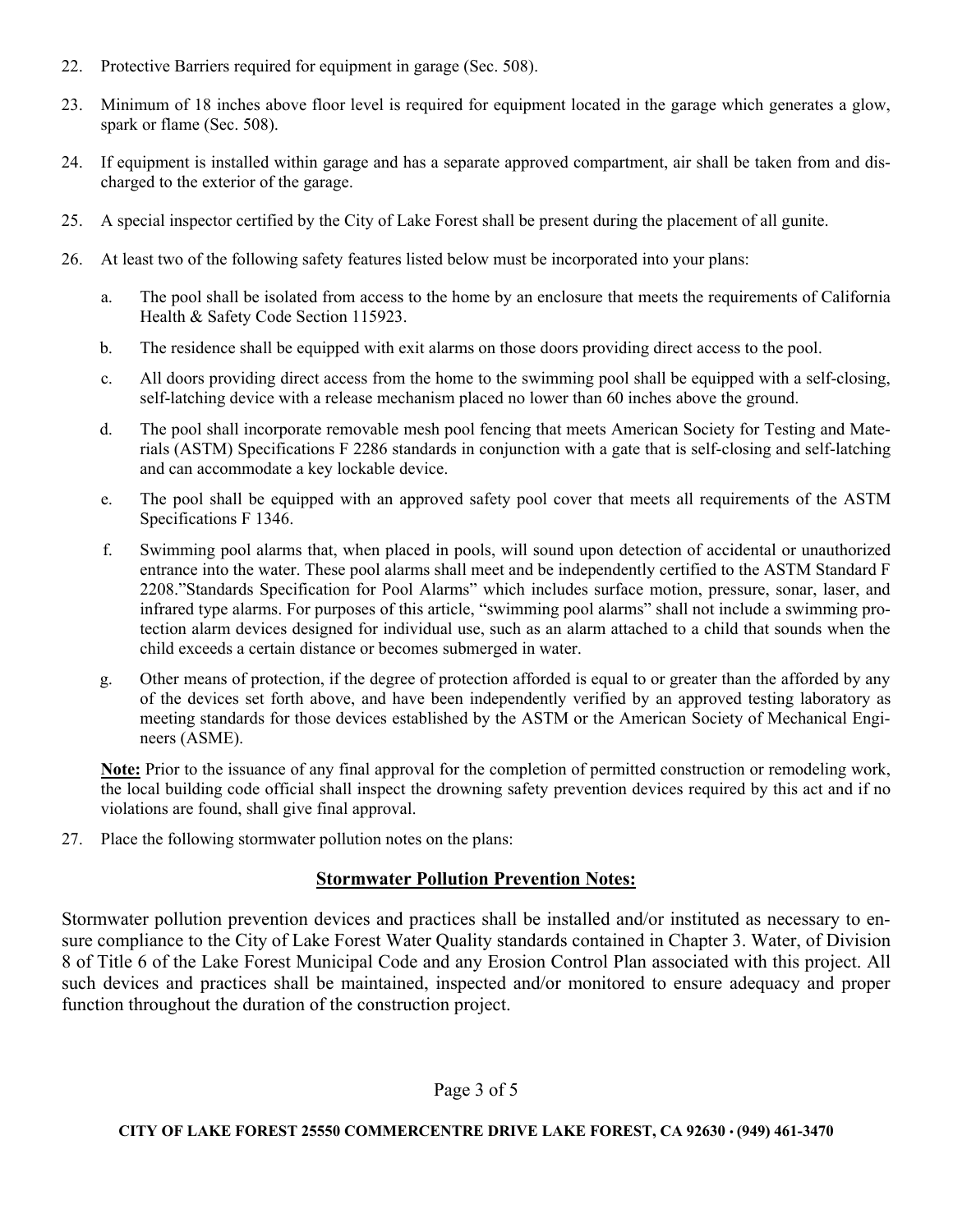Compliance to the Water Quality standards and any Erosion Control Plan associated with this project includes, but is not limited to the following requirements:

- 1. Sediments and other pollutants shall be retained on site until properly disposed of, and may not be transported from the site via sheet flow, swales, area drains, natural drainage courses or wind.
- 2. Stockpiles of earth and other construction-related materials shall be protected from being transported from the site by the forces of wind and water flow.
- 3. Fuels, oils, solvents, and other toxic materials shall be stored in accordance with their listing and are not to contaminate the soil and surface waters. All approved storage containers are to be protected from the weather. Spills must be cleaned up immediately and disposed of in a proper manner. Spills may not be washed into the drainage system, nor be allowed to settle or infiltrate into soil.
- 4. Excess or waste concrete may not be washed into the public way or any other drainage system. Provisions shall be made to retain concrete wastes on site until they can be disposed of as solid wastes.
- 5. Trash and construction solid wastes shall be deposited into a covered receptacle to prevent contamination of rainwater and dispersal by wind.
- 6. Sediments and other materials may not be tracked from the site by vehicular traffic. The construction entrance roadways must be stabilized so as to inhibit sediments from being deposited into the public way. Accidental deposits shall be swept up immediately and may not be washed down by rain or other means.
- 7. Any slopes with disturbed soils or removed vegetation shall be stabilized to inhibit erosion by wind and water.
- 8. Stormwater pollution prevention devices and/or practices shall be modified as needed as the project progresses to ensure effectiveness.

# **Energy Mandatory Requirements for Pool and Spa Heating Systems and Equipment**

- **1. Certification by Manufacturers.** Any pool or spa heating system or equipment may be installed only if the manufacturer has certified that the system or equipment has all of the following:
	- **a. Efficiency.** A thermal efficiency that complies with the Appliance Efficiency Regulations; and
	- **b. On-off switch.** A readily accessible on-off switch, mounted on the outside of the heater that allows shutting off the heater without adjusting the thermostat setting; and
	- c. Instructions. A permanent, easily readable, and weatherproof plate or card that gives instruction for the energy efficient operation of the pool or spa and for the proper care of pool or spa water when a cover is used; and
	- **d. Electric resistance heating.** No electric resistance heating; and
	- **e. EXCEPTION 1 to Section 114(a) 4:** listed package units with fully insulated enclosures, and with tight-fitting covers that are insulated to at least R-6.
	- **f. EXCEPTION 2 to Section 114(a) 4:** pools or spas deriving at least 60 percent of the annual heating energy from site solar energy or recovered energy.

Page 4 of 5